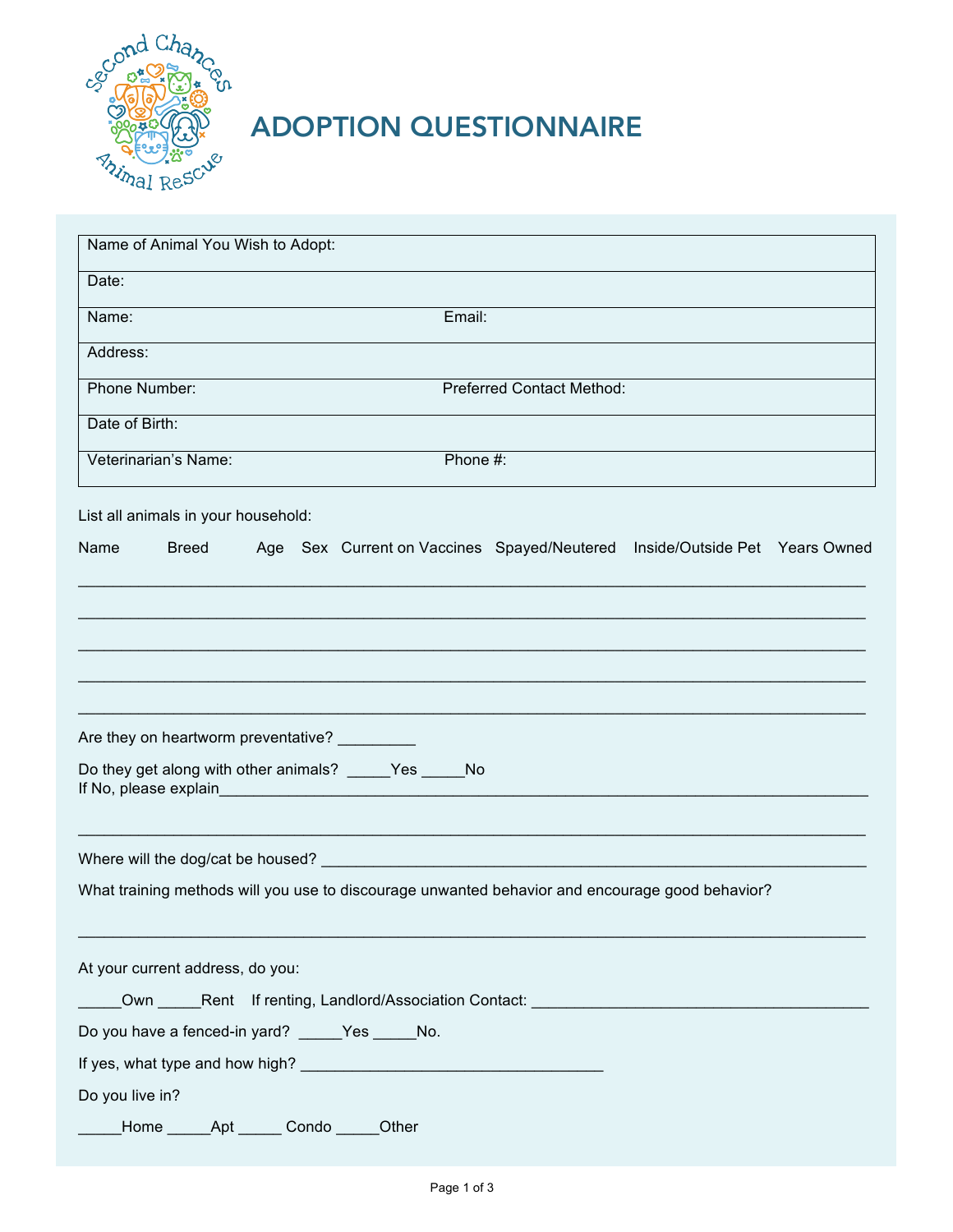

| Are you willing to allow Second Chances to do a home visit? ______ Yes ______ No                                                                                                                                               |
|--------------------------------------------------------------------------------------------------------------------------------------------------------------------------------------------------------------------------------|
| Who else lives in your household (include ages of children)                                                                                                                                                                    |
|                                                                                                                                                                                                                                |
|                                                                                                                                                                                                                                |
|                                                                                                                                                                                                                                |
| Are you: _____Home all day _____ part time ______Away 7-10 hours                                                                                                                                                               |
|                                                                                                                                                                                                                                |
| If no current animals listed above what is your experience in owning a pet?                                                                                                                                                    |
| First time Some knowledge _____Very experienced                                                                                                                                                                                |
| What is the reason for adopting this animal?                                                                                                                                                                                   |
| Companion Companion for another pet Family Pet Childs Pet Gift                                                                                                                                                                 |
|                                                                                                                                                                                                                                |
| What are you hoping to get out of adopting this pet?                                                                                                                                                                           |
|                                                                                                                                                                                                                                |
|                                                                                                                                                                                                                                |
| If this animal is a dog are you willing to take it to an obedience class? _____Yes _____No                                                                                                                                     |
| If this animal is a cat, how would you handle the need for it to scratch?                                                                                                                                                      |
| Nail Trimming ______Scratching Post ______Declaw ______ Unsure                                                                                                                                                                 |
| Other the contract of the contract of the contract of the contract of the contract of the contract of the contract of the contract of the contract of the contract of the contract of the contract of the contract of the cont |